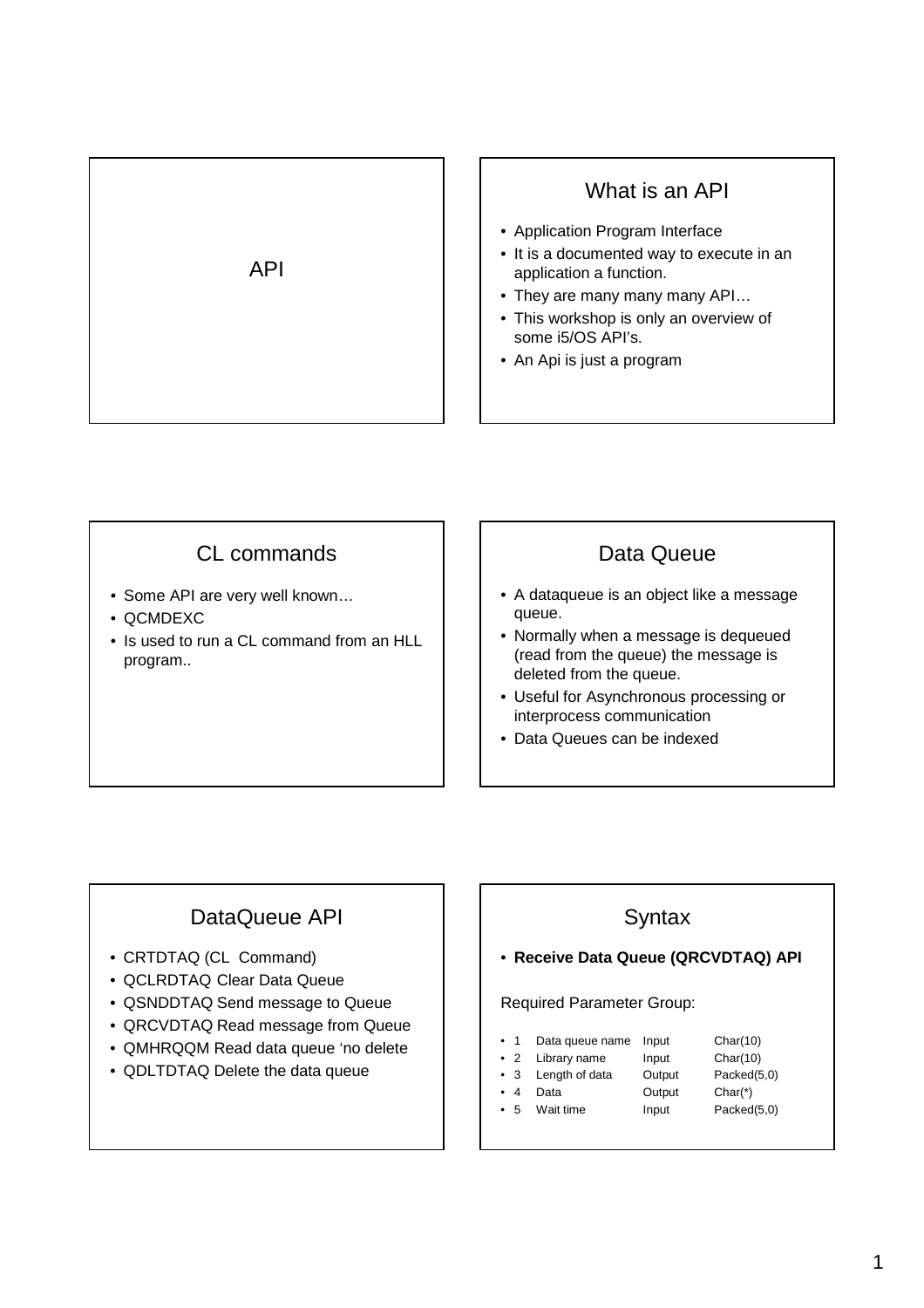#### **Syntax**

• **Send Data Queue (QRCVDTAQ) API**

#### Required Parameter Group:

| $\bullet$ 1 | Data queue name    | Input  | Char(10)    |
|-------------|--------------------|--------|-------------|
|             | • 2 Library name   | Input  | Char(10)    |
|             | • 3 Length of data | Output | Packed(5,0) |
| $\bullet$ 4 | Data               | Output | $Char*$     |

# User Space

- A user space is the basic i5/OS storage object.
- A user Space is limited to 16MB
- It is something like a data area
- It is accessed through API's

#### User Spaces API

- QUSCRTUS Create a user Space
- QUSCHGUS Change a user Space
- QUSRTVUS Retrieve data from Space
- QUSDLTUS Delete a User Space
- QUSPTRUS Set a Pointer to a Space

#### **Syntax** • **Create User Space (QUSCRTUS) API** Required Parameter Group: 1 Qualified user space name Input Char(20) 2 Extended attribute Input Char(10) 3 Initial size Input Binary(4)<br>4 Initial value Input Binary(4)<br>5 Public authority Input Char(10) 4 Initial value Input<br>5 Public authority Input 5 Public authority<br>
6 Text description<br>
1 Input Char(50) Text description Optional Parameter Group 1:

| 7 Replace<br>8 Error code | I/O | Input Char(10)<br>Char(*) |
|---------------------------|-----|---------------------------|
|                           |     |                           |



| Syntax                      |                                         |  |                 |  |  |
|-----------------------------|-----------------------------------------|--|-----------------|--|--|
|                             | <b>Change User Space (QUSCHGUS) API</b> |  |                 |  |  |
|                             | <b>Required Parameter Group:</b>        |  |                 |  |  |
| 1                           | Qualified user space name               |  | Input Char(20)  |  |  |
|                             | 2 Starting Position                     |  | Input Binary(4) |  |  |
| 3                           | l en                                    |  | Input Binary(4) |  |  |
| 4                           | <b>Input Data</b>                       |  | Input $Char(*)$ |  |  |
|                             | 5 Force Change to Aux Stg               |  | Input Char(1)   |  |  |
| Optional Parameter Group 1: |                                         |  |                 |  |  |

6 Error code I/O Char(\*)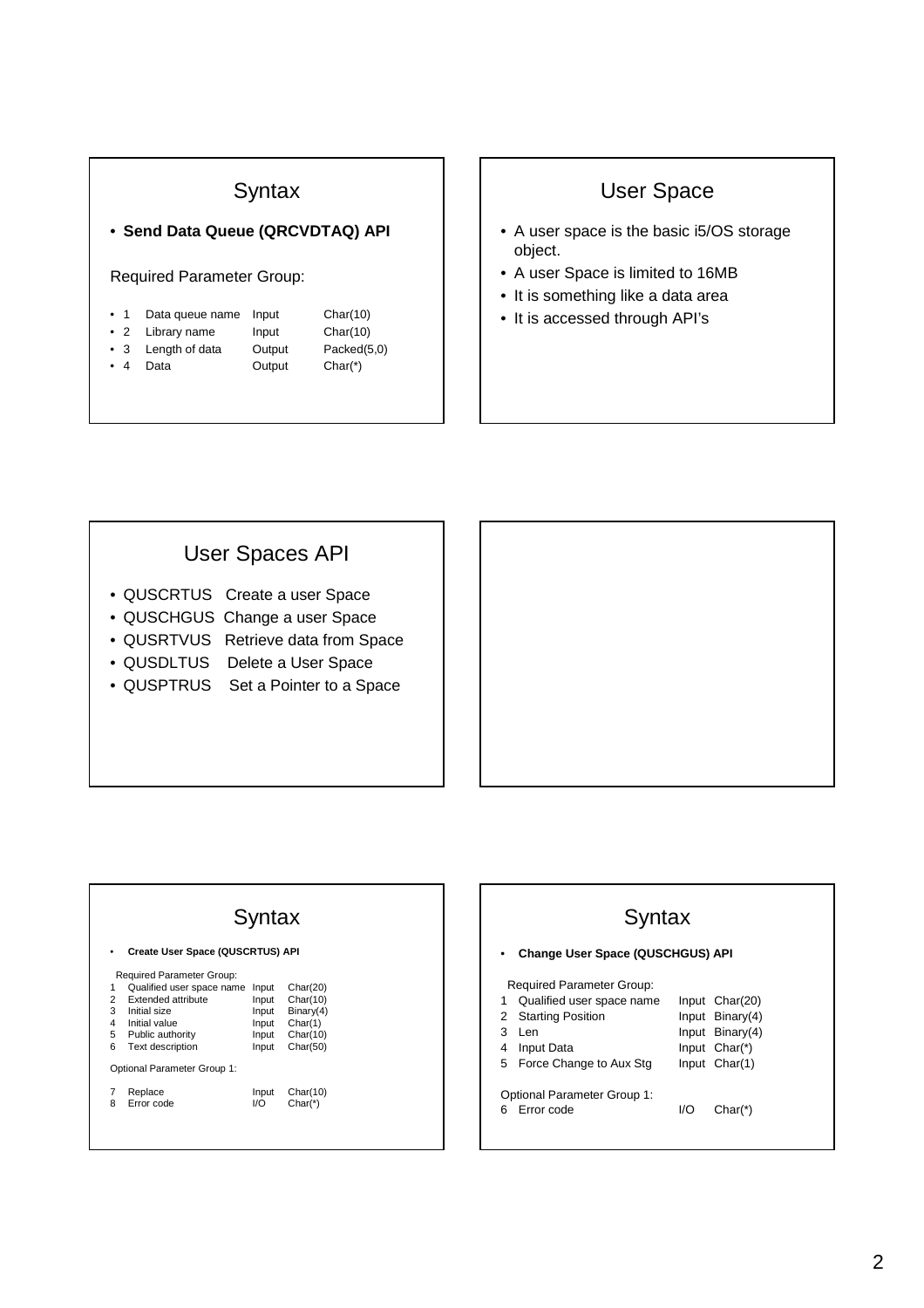#### Error Code parameter

- Structure (Qusec from qsysinc/qrpglesrc)
	- Bytes provided BIN(4)
	- Bytes available BIN(4)
	- Exception ID CHAR(7)
		-
	- Reserved CHAR(1)
	- Exception dta

#### List API

- List objects
- List Spooled Files
- List Jobs

These API's put the list of items in a userspace. Faster than OUTPUT(\*OUTFILE)

#### Sample List of Objects • **List Objects (QUSLOBJ) API** • Required Parameter Group: 1 Qualified user space object Input Char(20) • 2 Format name Input Char(8) • 3 Object and library name Input Char(20) • 4 Object type Input Char(10) • Optional Parameter Group 1: 5 Error Code I/O Char(\*)

## FORMAT

- The name of the Format is the name of the data structure
- see QSYSINC/QRPGLESRC
- OBJL0100

|                | From | Т٥ |                 |
|----------------|------|----|-----------------|
| Object Name    |      | 10 | CHAR(10)        |
| Object Library | 11   | 20 | <b>CHAR(10)</b> |
| Object Type    |      | 30 | CHAR(10)        |

# User Space STRUCTURE

- 4 sections:
	- User area
	- Generic Header
	- Input Parm
	- List Data (formattted with the FORMAT)

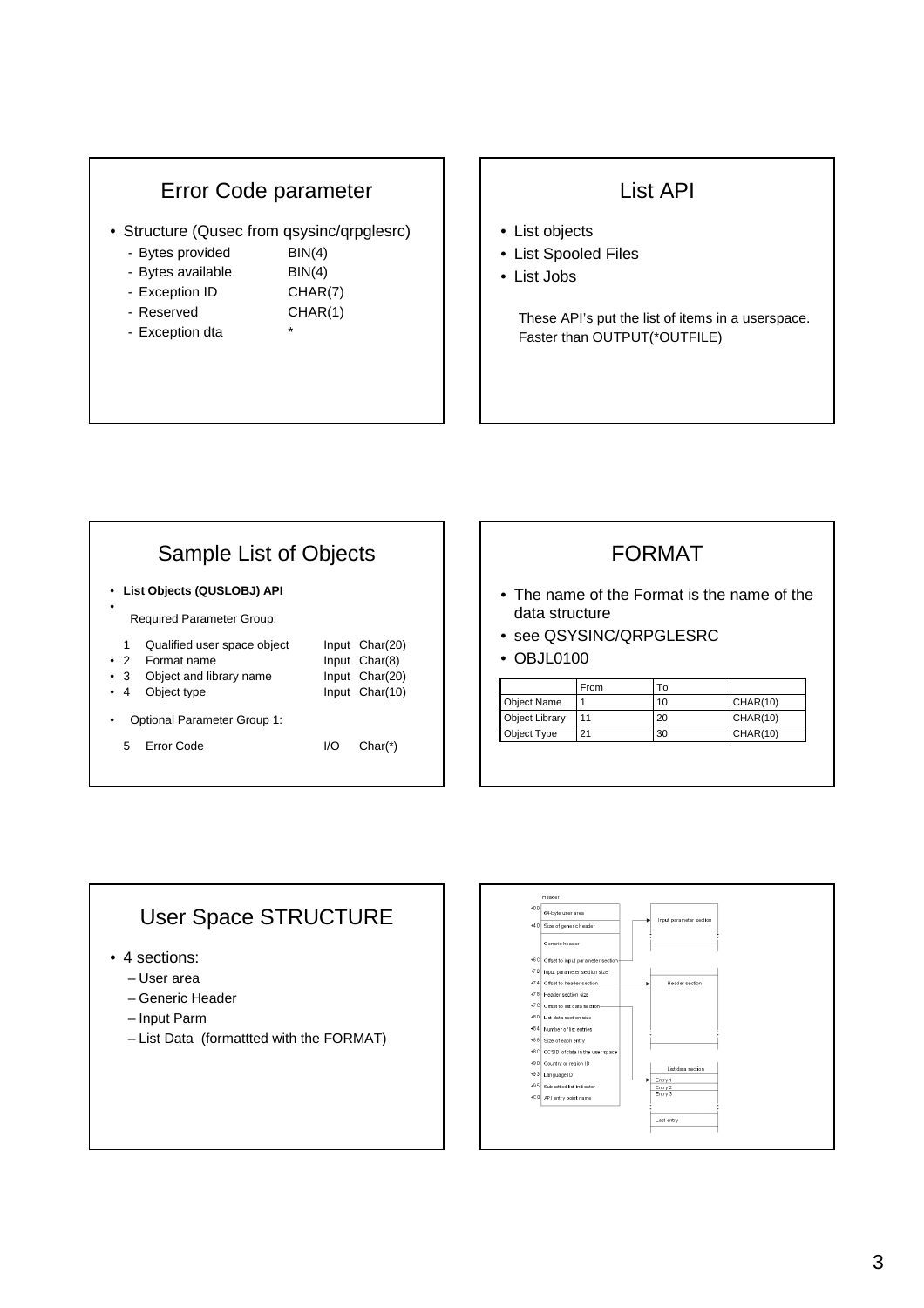## Usefull Sample

| Change Library Owner CLO00R<br>$\bullet$ |    |               |    |  |                  |                |
|------------------------------------------|----|---------------|----|--|------------------|----------------|
| ٠                                        | D  | GenDS         | DS |  |                  | Based (SpcPtr) |
| ٠                                        | D. | UserArea      |    |  | 64               |                |
| ٠                                        | D. | GenericHeader |    |  | 44               |                |
| ٠                                        | D. | Of2InputParm  |    |  | 10T <sub>0</sub> |                |
| ٠                                        | D. | SizeInutParm  |    |  | 10T <sub>0</sub> |                |
| ٠                                        |    | D Of2Header   |    |  | 10T <sub>0</sub> |                |
| ٠                                        |    | D SizeHeader  |    |  | 10T <sub>0</sub> |                |
| ٠                                        | D. | Of2Data       |    |  | 10T <sub>0</sub> |                |
| ٠                                        | D. | SizeData      |    |  | 10T <sub>0</sub> |                |
| ٠                                        | D. | NbrEntries    |    |  | 10T <sub>0</sub> |                |
| ٠                                        | D  | SizeEntry     |    |  | 10T <sub>0</sub> |                |
|                                          |    |               |    |  |                  |                |

## **IFS**

- IFS is the principal Storage of i5/OS
- Accessed through '/' (WRKLNK)
- Directories and stream files
- /QSYS.LIB.. Hold classical objects and libraries..
- /QDLS for old fashion 'folders' (WRKLFR)

IFS API

IFS is accessed through the standard C library

- Stat
- Open
- Read
- Write
- Close

### Sample IFS RPG

- See RedBook (Sorcered guide)
- Sample program COAPI20R
- COPYSRCF command

#### Math

- C API (the standard C Library)
- BNDDIR(QC2LE)
- All math functions are available
- Example Cosine
	- C definition

double cos(double)

- RPG prototype
- 
- \* Prototype for cos function<br>• D Cosine Pr 8F E ecrone<br>
8F ExtProc('cos')<br>
8F Value • D Double

# Sample trigo • Calculate the length of the 3rd side. • Formula : \* C =  $A^2 + B^2 - 2AB \sqrt{(COS(\alpha))}$ Length3 =  $((Length1 ** 2) +$ (Length2 \*\* 2) – (2 \* Length1 \* Length2 \* **Cosine(Radians)**)) \*\* 0.5